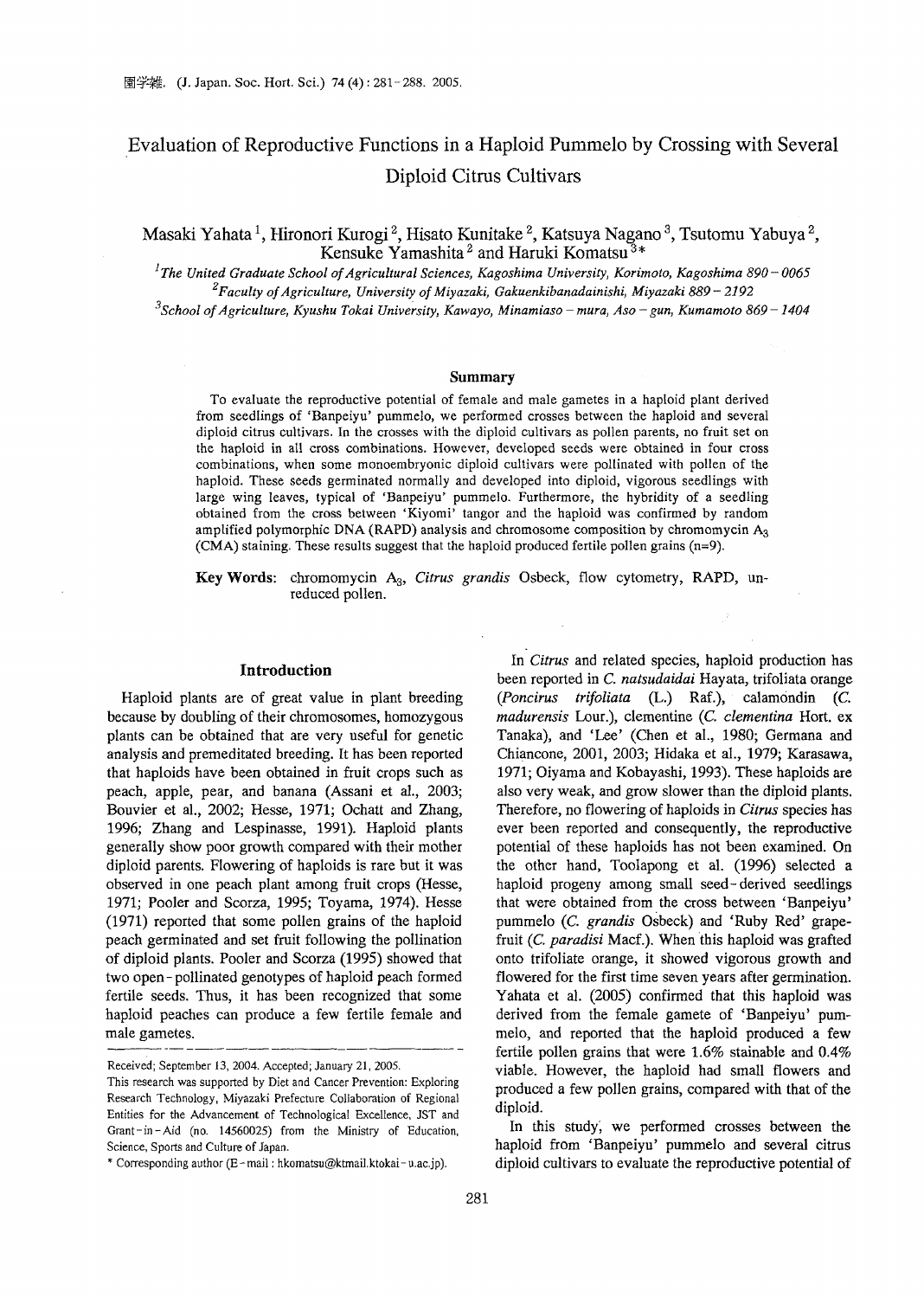female and male gametes in the haploid. Furthermore, we investigated the hybridity of the seedlings obtained from these crosses by using RAPD and chromosome identification by chromomycin  $A_3$  (CMA) staining techniques.

# **Materials and Methods**

#### *Plant materials*

A haploid plant, obtained from the cross between 'Banpeiyu' pummelo and 'Ruby Red' grapefruit (Toolapong et aI., 1996) in this study was grafted onto trifoliate orange, and maintained for approximately 10 . years in the greenhouse in School of Agriculture, Kyushu Tokai University. To evaluate the reproductive potential of male and female gametes of the haploid, 8 diploid species and cultivars, 'Banpeiyu' pummelo, 'Kiyomi' tangor (c. *unshiu* Marc. x C. *sinensis* Osbeck), 'Nanpu' tangor ('Kiyomi' tangor  $\times$  'Fairchild' mandarin), 'Miyauchi-Iyokan' (C. *iyo* hort. ex Tanaka), 'Tosa- Buntan' pummelo (c. *grandis* Osbeck), 'Kitou-Yuzu' (c. *junos* hort. ex Tanaka), 'Kawano-Natsudaidai' (c. *natsudaidai* Hayata), and Hyuga-natsu (c. *tamurana* hort. ex Tanaka) were used. The cross combinations conducted between the haploid and diploids are shown in Table 1.

The flowers were pollinated immediately after emasculation and covered with paraffin paper bags. Seeds were collected from each fruit of all crosses at maturity and were classified into two groups, developed and undeveloped seeds, according to their size and shape. Developed seeds were placed on moistened filter paper and kept at 25°C. Undeveloped seeds were cultured on Murashige and Tucker (MT) medium (1969) containing 500 mg $\cdot$  L<sup>-1</sup>, malt extract, 30 g $\cdot$  L<sup>-1</sup> sucrose, and 2 g $\cdot$  $L^{-1}$  gellan gum at 25°C under continuous illumination (38  $\mu$  mol·m<sup>-2</sup>·s<sup>-1</sup>). After germination, the seedlings were transplanted into pots containing vermiculite and transferred to a greenhouse.

#### *Confirmation of ploidy level*

#### 1. *Flow cyotometry*

Young leaves of approximately  $1 \text{cm}^2$  segments were collected from all seedlings obtained from the crosses between the above diploid citrus cultivars and the haploid. The samples were chopped with a razor blade and blended for 5 min in 2 mL buffer solution containing  $1.0\%$  (v/v) Triton X-100, 140 mM mercaptoethanol, 50 mM  $Na<sub>2</sub>SO<sub>3</sub>$ , and 50 mM Tris-HCl at pH 7.5, according to the preparation method of Harusaki et a1. (2000). An aliquot (550  $\mu$ L) of each sample was filtered through Miracloth (Merck KGaA, Drarmstadt, Germany) and the filtrate stained with 50  $\mu$ L 0.5 g $\cdot$  L<sup>-1</sup> propidium iodide (PI). The relative fluorescence of total DNA was measured for each nucleus with a Flow Cytometry System (EPICS XL; Beckman Coulter, Inc., CA, USA) equipped with an argon laser (488 nm, 15

mW).

#### *2. Chromosome observation*

Young leaves (approximately 3-5 mm long) were excised from the above seedlings, immersed in 2mM 8 hydroxyquinoline for 10 h at  $4^{\circ}$ C, and fixed in a mixed solution of ethanol and acetic acid  $(3:1)$  for 12 h at 4°C. Enzymatic maceration and air drying were performed according to Fukui (1996) with some modifications. The young leaves were washed in distilled water to remove the fixative and then macerated in an enzyme mixture containing 2.0% (w/v) Cellulase Onozuka RS (Yakult Pharmaceutical Ind. Co., Ltd., Tokyo), 1.0% (w/v) Macerozyme R- 200 (Yakult Pharmaceutical Ind. Co., Ltd., Tokyo), 0.3% Pectolyase (w/v) (Kyowa Chemical Products Co., Ltd., Osaka), and 200 mM EDTA at 37°C for 40 min. The macerated samples were rinsed with distilled water and added to a fixative solution. The mixtures were transferred to a slide glass. After air drying the slide glass, the chromosomes were stained with 2.0% Giemsa solutiop (Merck KGaA, Drarmstadt, Germany) in 1/30 phosphate buffer (pH 6.8) for 30 min. Then, they were rinsed with distilled water to remove excess stain, air dried, and observed under an optical microscope.

#### *Confirmation ofhybridity*

### *1. RAPD analysis*

Total DNA was extracted from young leaves of a seedling obtained from the cross between 'Kiyomi' tangor and the haploid, according to Doyle and Doyle (1987). RAPD analysis was performed using a modified method of Williams et al. (1990), in which the reaction mixture (25  $\mu$ L) contained 10 mM Tris-HCl, pH 8.9, 80 mM KCl, 1.5 mM MgCl<sub>2</sub>, 100  $\mu$ M each dNTPs, 0.3  $\mu$ M primer, 2.5 U Tth *Taq* DNA polymerase, and 10 ng of genomic DNA. Reactions were carried out by repeating 45 cycles of the following thermal treatments;  $94^{\circ}$ C for 30 sec, 37°C for 2 min, and 72°C for 3 min, in ASTEC Program Control System PC-700 (ASTEC Co., Ltd., Fukuoka). The primers used were OPA-7, OPA-11, OPA-12, and OPB-18 in Operon random lO-mer primers (Operon Technology Inc., CA, USA). Reaction products were electrophoresed on 1.5% agarose gels containing  $0.5 \text{ mg} \cdot L^{-1}$  ethidium bromide and subsequently photographed under ultraviolet light (360 nm). For each combination of samples and primers, PCR was carried out twice and only stable polymorphisms were taken into account.

## *2. Analysis ofchromosome composition by chromomycin A3 (CMA)*

In a seedling obtained from the cross between 'Kiyomi' tangor and the haploid, after the chromosomes were stained with Giemsa and each position was confirmed on the slide glass, the chromosomes were destained with 70% methanol. Chromosomes were also stained with  $0.1 \text{ mg} \cdot L^{-1}$  CMA according to Befu et al. (2000) with some modifications and observed under a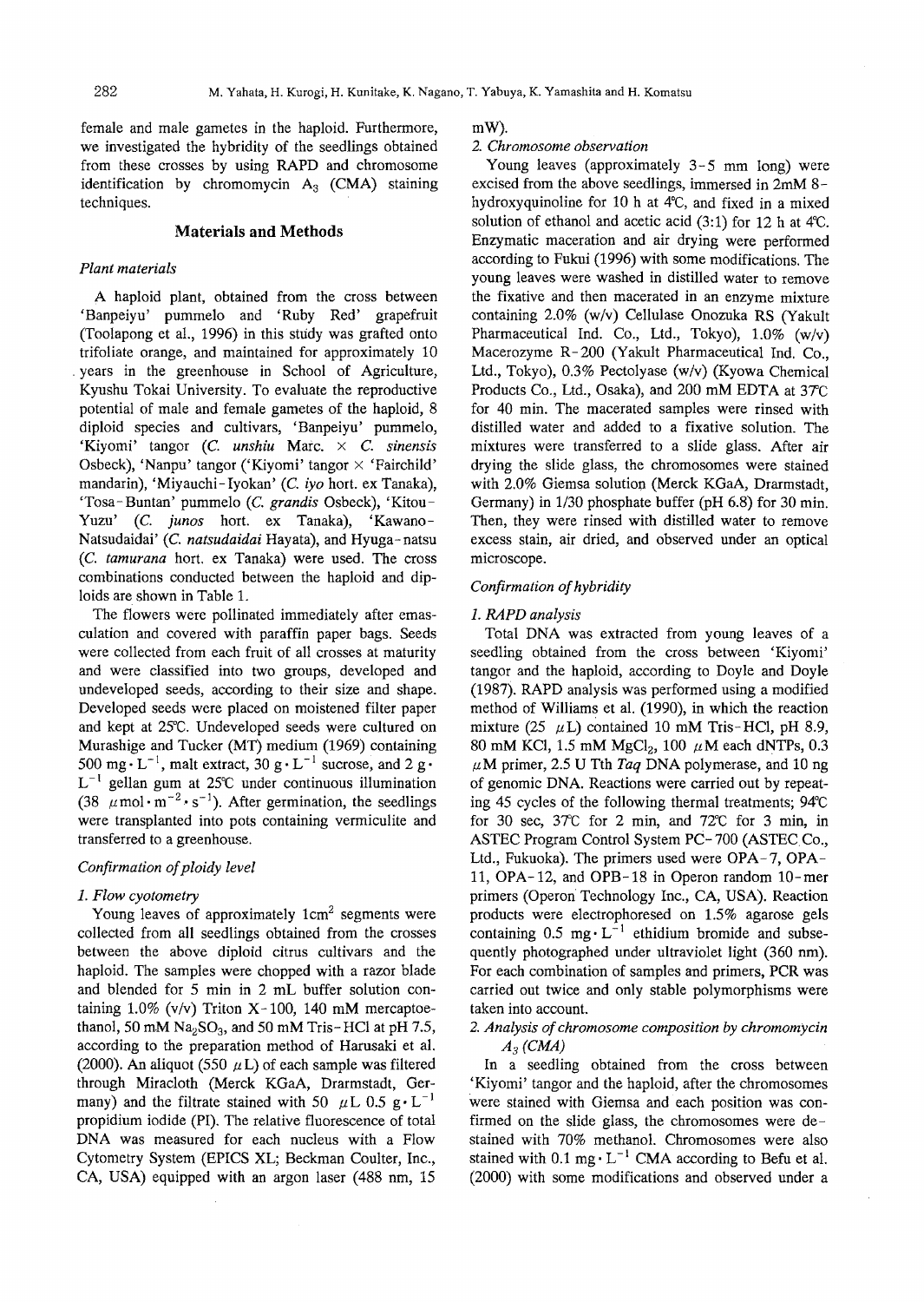fluorescence microscope with the BV filter cassette. The chromosomes were classified into five types based on the number and position of CMA bands according to Befu et al. (2000) and Yamamoto and Tominaga (2003): A, telomeric band in both arms and proximal band in one arm, B, telomeric band in one arm and proximal band in the other arm, C, telomeric band in both arms, D, telomeric band in one arm, and E, no band.

# **Results and Discussion**

The reproductive potentials of female and male gametes of the haploid crossed with several diploid cultivars (Table 1) revealed that when the haploid was the seed parent, no fruit set in any of the cross combinations. But, when five monoembryonic diploid cultivars were pollinated with pollen of the haploid, fruits were set in all of the cross combinations. Many developed seeds and some undeveloped seeds were obtained from four cross combinations. The numbers of developed seeds per fruit, obtained from crosses with 'Kiyomi' tangor, 'Nanpu' tangor, 'Miyauchi-Iyokan', and 'Tosa- Buntan' pummelo were 4.7, 5.1, 0.2, and 15.0, respectively. The frequency of developed seeds in these cross combinations was similar to that of open pollination. In the cross between 'Banpeiyu' pummelo and the haploid, fruit set was 35.7%, but no fruit contained seeds.

No fruit set following the pollination of the haploid with the pollen of diploid cultivars because all flowers

dropped within two weeks after pollination in spite of crossing to the inflorescence with leaves. It seems that no fertilization occurred between the eggs of this haploid and the pollen grains from the diploid parents. Further study is needed to examine the formation of the female gamete and its fertilization process in the haploid.

In the cross between the 'Banpeiyu' pummelo and the haploid, seeds were not completely obtained. 'Banpeiyu' pummelo is known to show strong self-incompatibility (Isobe et al., 1982; Iwamasa, 1976). Isobe et al. (i982) reported that the fruits obtained from the self- pollination of 'Banpeiyu' pummelo were smaller than those pollinated with pollen from diploid citrus cultivars, such as 'Kawano- Natsudaidai', and seeds were rarely obtained from their fruits. In this study, the fruits obtained by pollinating with the pollen of the haploid were significantly smaller than those from open-pollinated fruits. Self-pollination of 'Banpeiyu' pummelo yeilded results similar to those of cross between 'Banpeiyu' pummelo and the haploid, indicating that self- incompatibility is expressed by both partners.

Both developed and undeveloped seeds obtained from the crosses between diploid cultivars and the haploid were germinated on moistened filter paper and MT medium, respectively. Although no seedlings were obtained from undeveloped seeds cultured, developed seeds germinated almost normally (Table 2). Consequently, 14,45, 1, and 13 seedlings were obtained from

| Cross combination |                     | No. of                | No. of        | $%$ of                       | Av. fruit          | No. of seed |                       | No. of<br>developed | $%$ of                          |
|-------------------|---------------------|-----------------------|---------------|------------------------------|--------------------|-------------|-----------------------|---------------------|---------------------------------|
| Seed parent       | Pollen parent       | flowers<br>Pollinated | fruits<br>set | fruits<br>set                | wt. $(g)$          |             | Developed Undeveloped | seeds per<br>fruit  | developed<br>$\mathrm{seeds}^2$ |
| Haploid           | Open pollination    |                       | 0             |                              |                    |             |                       |                     |                                 |
|                   | Haploid             | 10                    | 0             | $\overline{0}$               |                    |             |                       |                     |                                 |
|                   | 'Banpeiyu'          | 10                    | 0             | 0                            |                    |             |                       |                     |                                 |
|                   | 'Kito-Yuzu'         | 10                    | $\theta$      | 0                            |                    |             |                       |                     |                                 |
|                   | 'Kawano-Natudaidai' | 10                    | $\mathbf 0$   | 0                            |                    |             |                       |                     |                                 |
|                   | Hyuga-natsu         | 10                    | $\bf{0}$      | 0                            |                    |             |                       |                     |                                 |
| 'Banpeiyu'        | Open pollination    |                       | 3             |                              | 1484.0 $a^y$       | 279         | 15                    | 93.0                | 94.9                            |
|                   | Haploid             | 14                    | 5             | 35.7                         | 807.4 b            | 0           | 0                     | $\mathbf 0$         | 0                               |
|                   | 'Banpeiyu'          | 5                     | 4             | 80.0                         | 905.0 <sub>b</sub> | $\mathbf 0$ | 0                     | 0                   | $\bf{0}$                        |
| 'Kiyomi'          | Open pollination    |                       | 5             | $\qquad \qquad \blacksquare$ | 275.2              | 68          | 3                     | 13.6                | 95.8                            |
|                   | Haploid             | 5                     | 3             | 60.0                         | 212.3              | 14          | 0                     | 4.7                 | 100                             |
| 'Nanpu'           | Open pollination    |                       | 5             | $\overline{\phantom{0}}$     | 272.4              | 26          | 5                     | 5.2                 | 83.9                            |
|                   | Haploid             | 33                    | 10            | 30.3                         | 280.3              | 51          | 18                    | 5.1                 | 73.9                            |
| 'Miyauchi-Iyokan' | Open pollination    |                       | 3             | $\qquad \qquad \blacksquare$ | 496.3              | 26          | 8                     | 8.7                 | 76.5                            |
|                   | Haploid             | 11                    | 6             | 54.5                         | 340.0              | 1           | 0                     | 0.2                 | 100                             |
| 'Tosa-Buntan'     | Open pollination    |                       | 3             |                              | 593.7              | 140         | 17                    | 46.7                | 89.2                            |
|                   | Haploid             | 10                    | 1             | 10.0                         | 388.0              | 15          | 2                     | 15.0                | 88.2                            |

 $2^{\circ}$  (Developed seed / total seed)  $\times$  100.

<sup>y</sup> Different letters represent significant differences in Tukey's multiple range test, 5% level.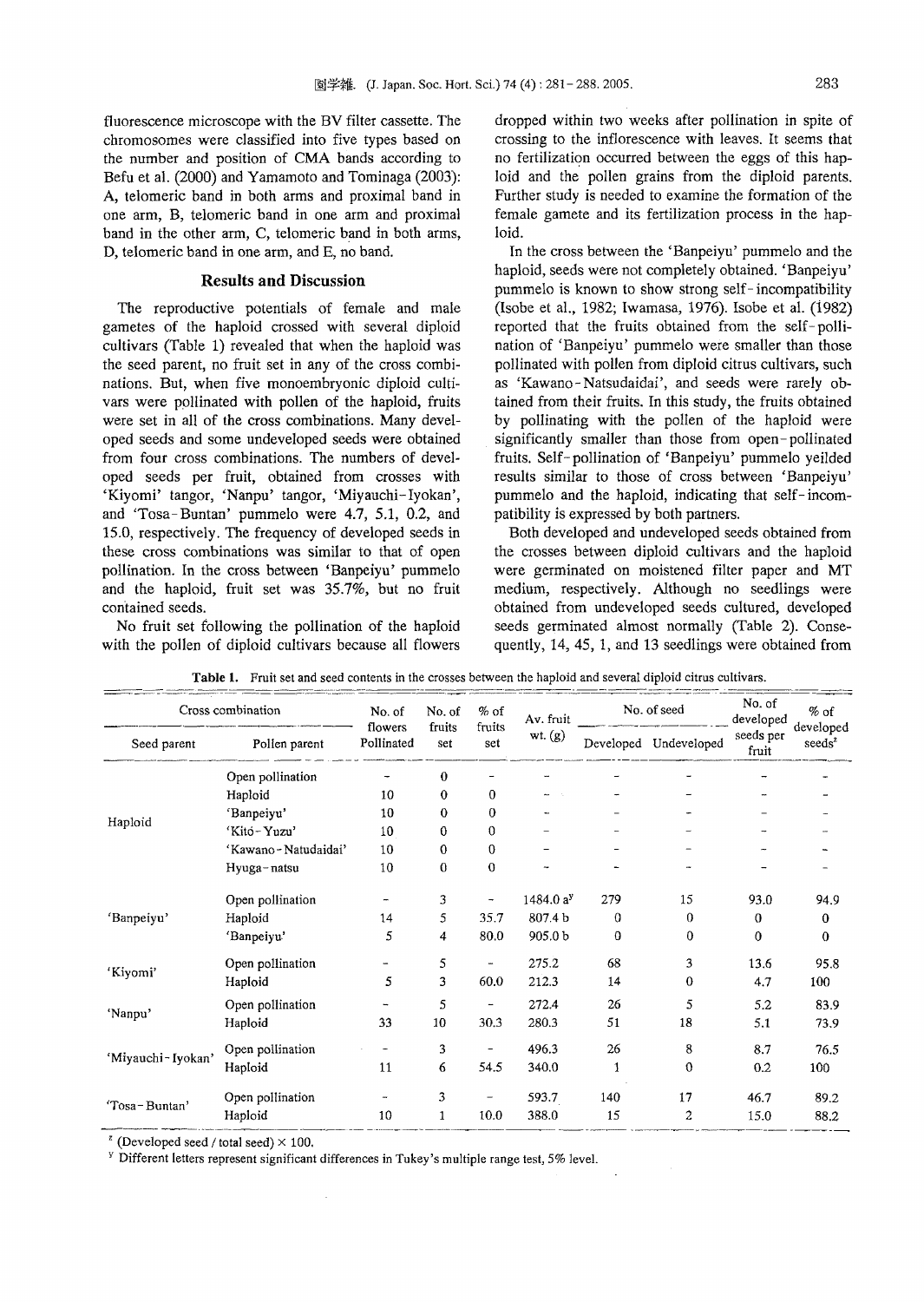cross combinations with 'Kiyomi' Tangor, 'Nanpu' tangor, 'Miyauchi-Iyokan', and 'Tosa-Buntan' pummelo, respectively. After being transplanted to soil, these seedlings grew vigorously and developed large wing leaves, typical of 'Banpeiyu' pummelo (Fig. 1). AJI seedlings were analyzed to determine the ploidy level by flow cytometry analysis and chromosome observation (Table 2). In flow cytometric analysis, most of the seedlings showed the fluorescence intensity equal to that of the diploid control, but one seedling obtained

| Table 2, Froldy level of seedings obtained from the crosses between four diploid childs cultivars and the napioid. |                          |                               |                     |                  |              |    |       |  |  |  |  |
|--------------------------------------------------------------------------------------------------------------------|--------------------------|-------------------------------|---------------------|------------------|--------------|----|-------|--|--|--|--|
| Seed parent                                                                                                        | No. of seeds<br>examined | No. of<br>germinated<br>seeds | % of<br>germination | No. of seedlings | Ploidy level |    |       |  |  |  |  |
|                                                                                                                    |                          |                               |                     | examined         | 2X           | 3X | Other |  |  |  |  |
| 'Kiyomi'                                                                                                           | 14                       |                               | 78.6                |                  |              |    |       |  |  |  |  |
| 'Nanpu'                                                                                                            | 51                       | 45                            | 88.2                | 45               | 44           |    |       |  |  |  |  |
| 'Miyauchi - Iyokan'                                                                                                |                          |                               | 100.                |                  |              |    |       |  |  |  |  |
| "Tosa-Buntan"                                                                                                      |                          | 13                            | 86.7                | 13               | l 3          |    |       |  |  |  |  |

Table 2. Ploidy level of seedlings obtained from the crosses between four diploid citrus cultivars and the haploid.



Fig. 1. The seedling obtained from the cross between 'Kiyomi' tangor and the haploid (a) and the comparision of its morphology of leaf with the parents (b). K: 'Kiyomi' langor, S: Seedling, H: The haploid. Bars=5 em.



Fig. 2. Flow cytometric analysis and chromosome observation of seedlings obtained from the cross between 'Nanpu' tangor and the haploid. a: Diploid ( $2n=2X=18$ ), b: Triploid ( $2n=3X=27$ ). Bars=10  $\mu$  m.

 $\equiv$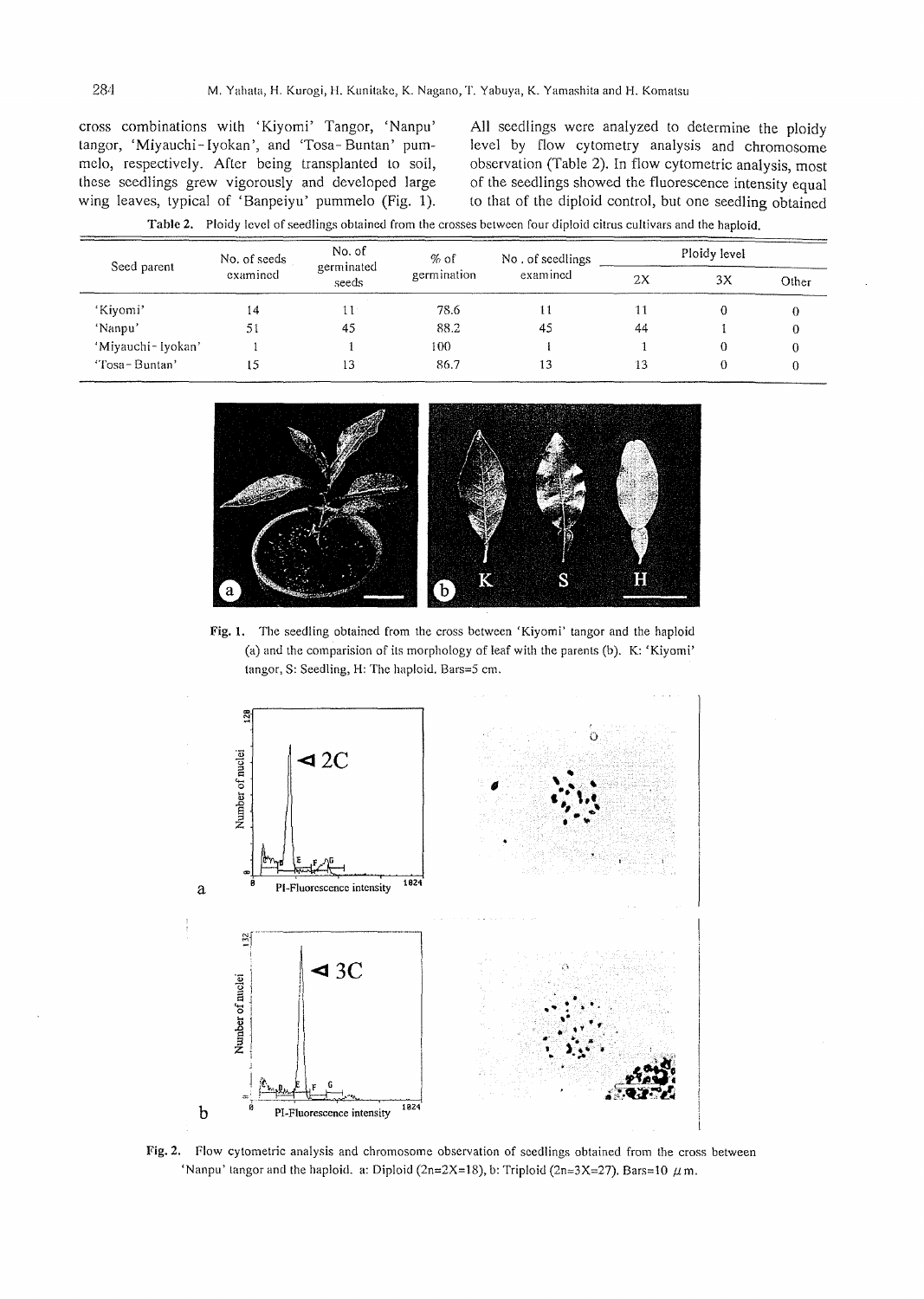from the cross between 'Nanpu' tangor and the haploid showed a triploid DNA value. Chromosome observation on immature leaflets revealed that the former seedlings had 18 and the latter 27 chromosomes (Fig. 2). Moreover, the appearance of an aneuploid was not observed among any seedling.

To confirm the hybridity of diploid seedlings obtained from the cross between' Kiyomi' tangor and the haploid, we employed RAPD analysis for one seedling and its parents that yielded bands specific to both parents (Fig. 3). Furthermore, when the seedling and its parents were subjected to analysis for chromosome composition by CMA staining, 'Kiyomi' tangor was composed of IB+2C+7D+8E (Fig. 4a), whereas the chromosome composition of the haploid was lA+lB+lC+2D+4E (Fig. 4b). However, the seedling with a chromosome



Fig. 3. Gel plates for RAPD analysis of the seedling obtained from the cross between 'Kiyomi' tangor and the haploid. Four primers (OPA-7, OPA-11, OPA-12, and OPB-18) were used for the analysis. Arrows indicate the bands specific to each parent. M: 100 bp ladder marker, K: 'Kiyomi' tangor, S: Seedling, H: The haploid.



Fig. 4. Photographs and idiograms of CMA banding patterns in the somatic chromosome of 'Kiyomi' tangor (a), the haploid (b), and the seedling obtained from the cross between 'Kiyomi' tangor and the haploid (c). The black regions shown in the idiograms indicate CMA positive bands. Arrows indicate type A chromosome. A: Telomeric band in both arms and proximal band in one arm. Bars=5  $\mu$ m.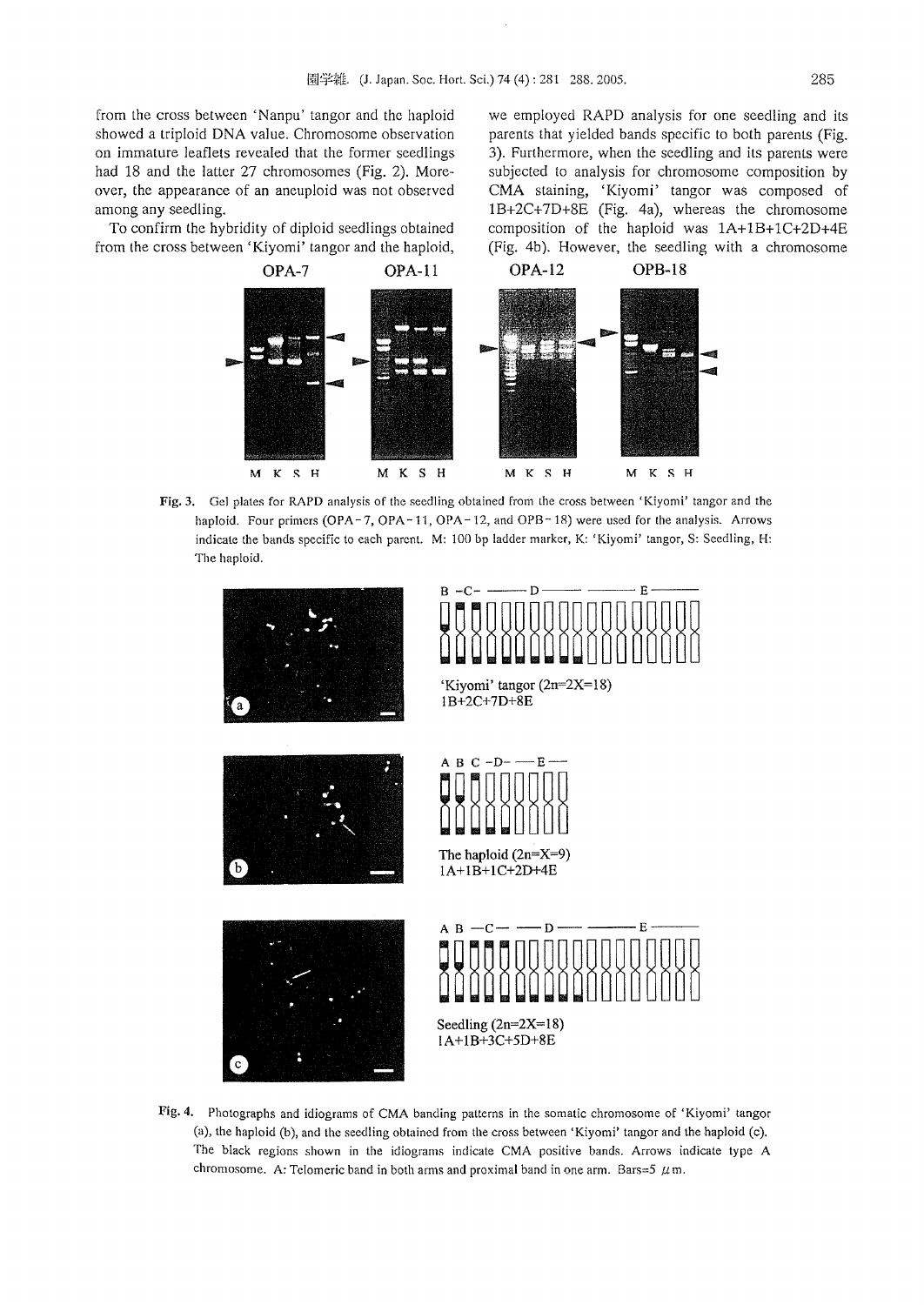composition of 1A+1B+3C+5D+8E (Fig. 4c) possessed a type A chromosome, specific to 'Banpeiyu' pummelo. Thus, RAPD analysis and CMA staining confirmed that the seedling was a diploid hybrid between 'Kiyomi' tangor and the haploid. This result reveals that fertilization occurred between the normal eggs of 'Kiyomi' tangor and pollen grains with 9 chromosomes from the haploid.

To date, it has been reported that small seeds obtained from the crosses among several citrus diploids produced triploids at high frequencies (Esen and Soost, 1971; Toolapong et aI., 1996; Wakana et aI., 1981). In this study, one triploid progeny was obtained from the cross between 'Nanpu' tangor and the haploid. It is presumed that this triploid was produced by the fertilization between 2n unreduced egg of 'Nanpu' tangor and pollen grains with 9 chromosomes from the haploid. However, this triploid was produced from a seed having a similar weight (0.27 g) as normally developed seeds (0.24 g). Yahata et a1. (2005) reported that this haploid produced bigger fertile pollen grains (>40  $\mu$ m) than other normal sized ones (35  $\mu$ m), although they constituted only 4% of fertile pollen grains. Consequently, it is also possible that the triploid was produced by the fertilization between a normal egg of 'Nanpu' tangor and chromosome doubled 2n pollen grains of the haploid.

It has been reported that some species such as *Brassica napus, Prunus persica, Lycopersicon esculentum,* and *Capsicum annuum* could form fertile gametes in haploid plants (Hesse, 1971; Pooler and Scorza, 1995; Toyama, 1974; Veilleux, 1985; Yan et aI., 2000). Regarding the mechanism of fertility restitution in the haploid plant of the peach, Pooler and Scorza (1995) noted that all chromosomes in the meiocyte migrated to the same pole by chance during meiosis I that resulted in the formation of fertile unreduced gametes, whereas Hesse (1971) suggested that parallel spindle formation during meiosis resulted in a second division restitution. In the haploid plant of C. *annuum,* Yan et aI. (2000) found laggards in many dividing cells of the first division at meiosis, which resulted in the first division restitution (FDR) at meiosis that led to the restitution of fertility in the haploid. In the haploid, it is also necessary to clarify the mechanism involved in the production of normal pollen grains.

Recently, a combination of the enzymatic maceration and fluorescent staining such as CMA and/or  $4'-6$ diamidino- 2- phenyl- indole (DAPI) has been used for identifying *Citrus* chromosomes and applied for biotechnological studies such as genome analysis, somatic hybridization, and ploidy manipulation (Befu et aI., 2000; Guerra, 1993; Miranda et aI., 1997a, b; Pedrosa et aI., 2000; Yamamoto and Tominaga, 2003; Yang et aI., 2002). In this study, type A chromosome could be distinguished as a specific marker for the haploid by using the CMA staining (Fig. 4). By using this marker chromosome, the hybridity of the seedling obtained

from the cross between diploids and the haploid was confirmed. Moreover, the inheritance of the marker chromosome was also confirmed in the progenies. Therefore, CMA staining is considered to be an efficient and useful method for analysing hybridity by finding species-specific markers, such as the type A chromosome.

In conclusion, numerous diploid seedlings with large wing leaves were obtained from crosses between several diploid cultivars and the haploid. Furthermore, the hybridity of one seedling obtained from the cross between 'Kiyomi' tangor and the haploid was confirmed by RAPD analysis and chromosome composition by CMA staining. These results suggest that the haploid has the ability to produce viable pollen grains  $(n=9)$ . In the future, we plan to carry out detailed studies on the formation of female and male gametes in the haploid.

#### Acknowledgements

The authors are grateful to Dr. Masahiro Mii of Faculty of Horticulture, Chiba University, for his advice and critical reading of this manuscript. The authors thank Mr. Kiyoto Harusaki and Yasuhiro Okuno for kindly providing the experimental materials.

#### Literature Cited

- Assani, A., F. Bakry, F. Kerbellec, R. Haicour, G. Wenzel and B. Foroughi-Wehr. 2003. Production of haploids from anther culture of banana *[Musa balbisiana* (BB)). Plant Cell Rep. 21: 511- 516.
- Befu, M., A. Kitajima, Y. X. Ling and K. Hasegawa. 2000. (lassification of 'Tosa - Buntan' pummelo *(Citrus grandis* [L.] Osb.), 'Washington' navel orange (c. *sinensis* [L.J Osb.) and trifoliate orange *(Poncirus trifoliata* [L.J Raf.) chromosomes using young leaves. J. Japan. Soc. Hort. Sci. 69: 22-28.
- Bouvier L., P. Guerif, M. Djulbic, C. E. Durel, E. Chevreau and Y. Lespinasse. 2002. Chromosome doubling of pear haploid plants and homozygosity assessment using isozyme and microsatellite markers. Euphytica 123: 255-262.
- Chen, Z., M. Wang and H. Liao. 1980. The induction of Citrus pollen plants in artificial media. Acta Genet. Sinica 7: 189-191.
- Doyle, J. and J. L. Doyle. 1987. A rapid DNA isolation procedure for small quantities fresh leaf tissue. Phytochem. Bull. 19: 11-15.
- Esen, A. and R. K. Soost. 1971. Unexpected triploids in Citrus: The origin, identification, and possible use. J. Hered. 62: 329 - 333.
- Fukui, K. 1996. Plant chromosome at mitosis. p. 1-17. In: K. Fukui and S. Nakayama (eds.). Plant chromosome. Laboratory methods. CRC Press, Florida.
- Germana, M. A. and B. Chiancone. 2001. Gynogenetic haploids of *Citrus* after *in vitro* pollination with triploid pollen grains. Plant Cell, Tiss. Org. Cult. 66: 59 - 66.
- Germana, M. A. and B. Chiancone. 2003. Improvement of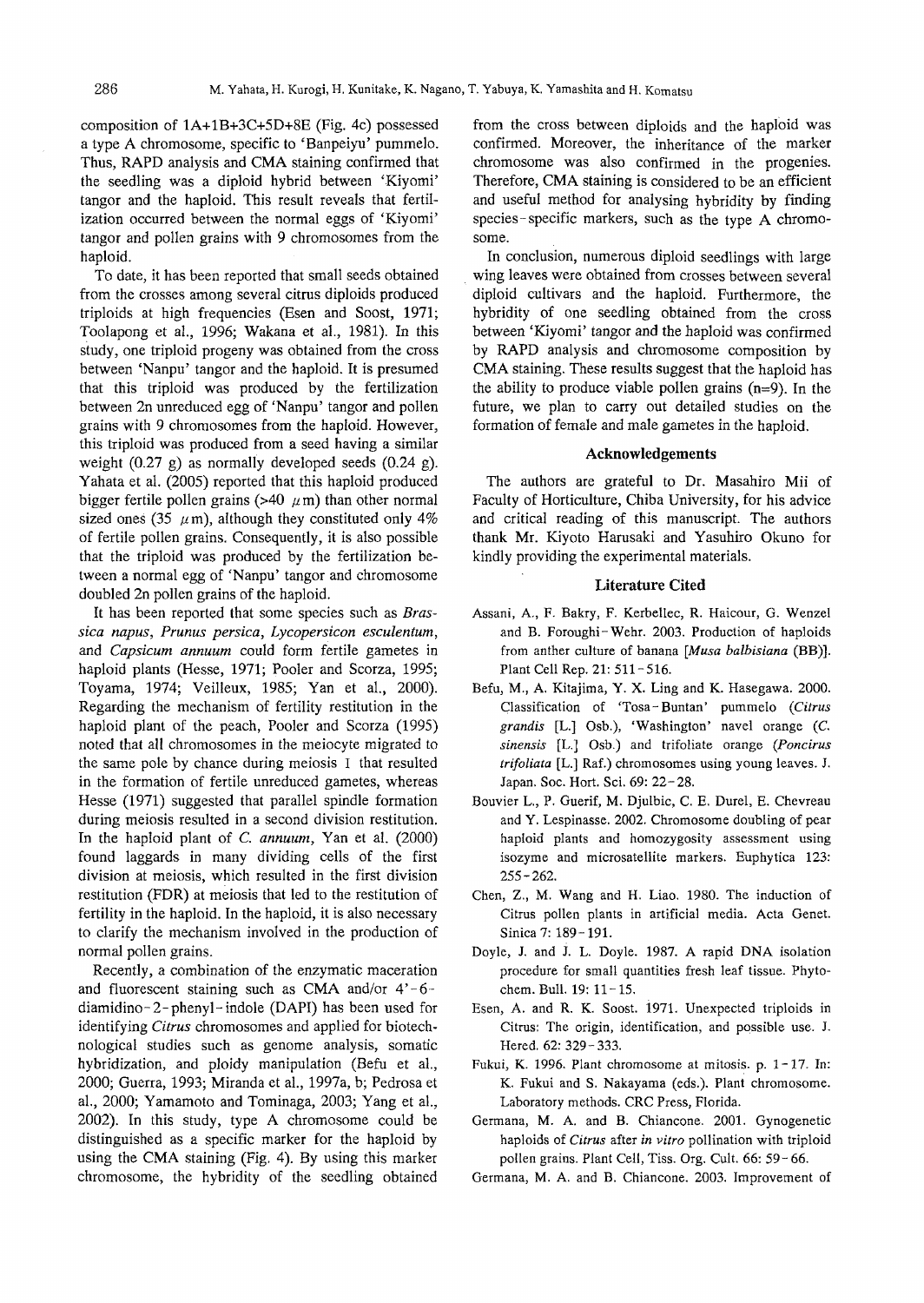*Citrus clementina* Hort. ex Tan. microspore - derived embryoid induction and regeneration. Plant Cell Rep. 22: 181-187.

- Guerra, M. 1993. Cytogenetics of Rutaceae. V. High chromosomal variability in *Citrus* species revealed by CMA/DAPI staining. Heredity 71: 234-241.
- Harusaki K., D. Kokuryo, H. Kunitake and H. Komatsu. *2000.* Determination of ploidy level of *Citrus* species using flow cytometry. Proc. Sch. Agr. Kyushu Tokai Univ. 19: 45 - 52.
- Hesse, C. O. 1971. Monoploid peaches, *Prunus persica* Batsch: description and meiotic analysis. J. Amer. Soc. Hort. Sci. 96: 326- *330.*
- Hidaka, T., Y. Yamada and T. Shichijo. 1979. In vitro differentiation of haploid plants by anther culture in *Poncirus trifoliata* (L.) Raf. Japan. J. Breeding 29: 248  $-254.$
- Isobe, A., M. Matsuda, H. Hirayama and A. Nagata. 1982. Studies on the effect of artificial pollination on fruit set and fruit shape of Banpeiyu *(Citrus grandis* Osbeck). Bull. Kumamoto Fruit. Exp. Stn. 4: 1-20.
- Iwamasa, M. 1976. Cultivars of Citrus. Shizuoka Citrus Grower's Coop. Assoc. Shimizu.
- Karasawa, K. 1971. On the occurrence of haploid seedlings in *Citrus natsudaidai* Hayata. Bull. Sakushingakuin Junior College for Women 1: 1- 2.
- Miranda M, F. Ikeda, T. Endo, T. Moriguchi and M. Omura. 1997a. Comparative analysis on the distribution of heterochromatin in *Citrus, Poncirus* and *Fortunella* chromosomes. Chromosome Res. 5: 86-92.
- Miranda M, F. Ikeda, T. Endo, T. Moriguchi and M. Omura. 1997b. Chromosome markers and alterations in mitotic cells from interspecific *Citrus* somatic hybrids analysed by fluorochrome staining. Plant Cell Rep. 16: 807-812.
- Murashige, T. and D. P. H. Tucker. 1969. Growth factor requirement of citurs tissue culture. p.1155-1161. In: H. D. Chapmam (ed.). Proc. First Int. Citrus Symp. Vo!. 3. University of California, Riverside.
- Ochatt, S. J. and Y. X. Zhang. 1996. *In vitro* haploidization of fruit trees. p.193-210. In: S. M. Jain, S. K. Sopory and R. E. Veilleux (eds.).In *vitro* haploid production in higher plants. Vol. 3. Kluwer, Dordrecht.
- Oiyama, I. and S. Kobayashi. 1993. Haploids obtained from diploid  $\times$  triploid cross of Citrus. J. Japan. Soc. Hort. Sci. 62: 89- 93.
- Pedrosa, A., D. Schweizer and M. Guerra. 2000. Cytological heterozygosity and the hybrid origin of sweet orange *(Citrus sinensis* (L.) Osbeck]. Theor. App!. Genet. 100: 361-367.
- Pooler, M. and R. Scorza. 1995. Occurrence of viable eggs in haploid peach. Fruit Var. J. 49: 239-241.
- Toolapong, P., H. Komatsu and M. Iwamasa. 1996. Triploids and haploid progenies derived from small seeds of 'Banpeiyu' pummelo, crossed with 'Ruby Red' grapefruit. J. Japan. Soc. Hort. Sci. 65: 255 - 260.
- Toyama, T. K. 1974. Haploidy in peach. HortScience 9: 187-188.
- Veilleux, R. 1985. Diploid and polyploid gametes in crop plants: Mechanisms of formation and utilization in plant breeding. Plant Breeding Rev. 3: 253- 288.
- Wakana, A., M. Iwamasa and S. Uemoto. 1981. Seed development in relation to ploidy of zyogotic embryo and endosperm in polyembryonic Citrus. Proc. Int. Soc. Citricult. Vol. 1: 35-39.
- Williams, J. G. K., A. R. Kubelik, K. J. Lival, J. A. Rafalski and S. V. Tingey. 1990. DNA polymorphisms amplified by arbitrary primers arc useful as genetic markers. Nucl. Acids Res. 18: 6531- 6535.
- Yahata, M., S. Harusaki, H. Komatsu, K. Takami, H. Kunitake, T. Yabuya, K. Yamashita and P. Toolapong. 2005. Morphological characterization and molecular verification of a fertile haploid pummelo *(Citrus grandis* Osbeck). J. Amer. Soc. Hort. Sci. 135:34-40.
- Yamamoto, M. and S. Tominaga. 2003. High chromosomal variability of mandarins *(Citrus* spp.) revealed by CMA banding. Euphytica 129: 267- 274.
- Yan, L. Y., X. Z. Zhang and G. J. Liu. 2000. Occurrence of unreduced gametes and ploidy restoration in haploid *Capsicum annuum* L. J. Hort. Sci. Biotechno!. 75: 195- 197.
- Yang, X., A. Kitajima and K. Hasegawa. 2002. Chromosome pairing set and the presence of unreduced gametes explain the possible origin of polyploid progenies from the diploid 'Tosa-Buntan'  $\times$  'Suisho-Buntan' pummelo. J. Japan. Soc. Hort. Sci. 71: 538- 543.
- Zhang, Y. X. and Y. Lespinasse. 1991. Pollination with gamma - irradiated pollen and development of fruits, seeds and parthenogenetic plants in apple. Euphytica 54: 101-109.